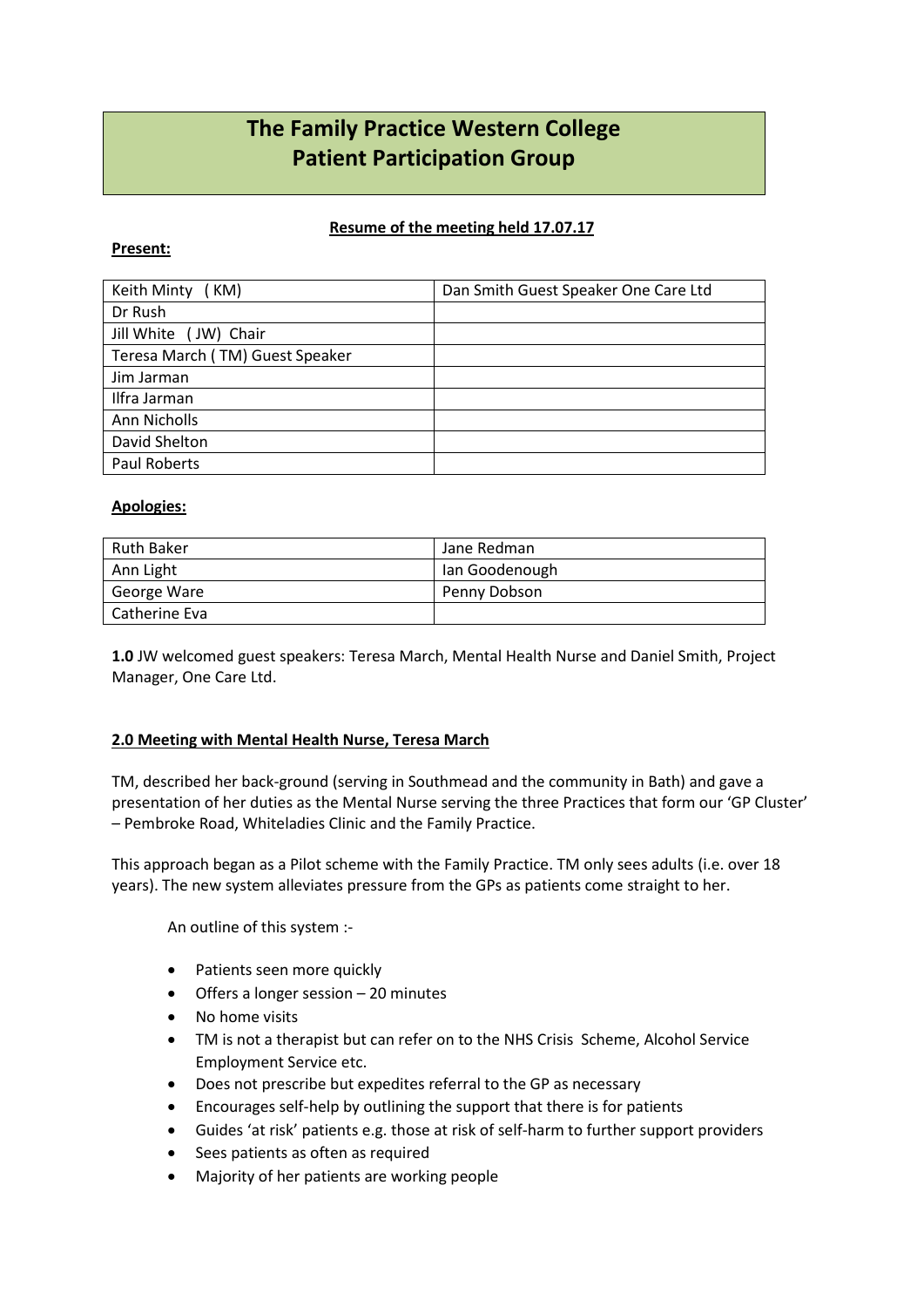A wide ranging discussion followed. JW warmly thanked TM for her time. TM stayed for the full meeting.

## **3.0 Presentation on One Care Ltd – Daniel Smith, Project Manager, One Care Ltd.**

Please see attached Power – Point presentation.

Paul Roberts (PR) expressed strong opinions about the negative illustration that concluded DS's presentation i.e. newspaper cuttings that highlighted the 'survival'/danger that the NHS was in. PR thought that One Care was being alarmist by choosing these particular cuttings ( PR's impassioned intervention told the meeting that when Labour 'gets in' Mr Corbyn will ensure proper funding and all these new 'inventions' will no longer be necessary!). JW explained that at recent One Care Ltd. meeting she too had been unhappy with the word 'survive' - recommending it be changed to 'drive'.

JW warmly thanked DS for his detailed updating of the work of One Care Ltd., which ended by DS mentioning a recent success of One Care Ltd; that funding had been obtained to provide Clinical Pharmacists to a number of GP Practices across the BNSSG - another means of freeing GP's time to enable them to concentrate on more urgent patients.

JW informed the group that One Care Ltd had asked her to be available as a patient representative to speak to the press re the clinical pharmacist funding – which she had agreed to do in a general way.

In addition, receptionists will be further trained to help direct the patient to the appropriate professional– a topic that elicited another lively discussion. KM explained more fully how this would come into operation.

PR then raised the need for the PPG group to achieve a greater representation of patients. He suggested using social media opportunities, such as Facebook. JW tried to explain that that idea had been suggested at past PPG Meetings and at the One Care Consortium, but such an approach had to be handled very carefully. There seemed some interest in the idea by those present, so JW invited PR to take this forward, but PR rejected this. It was instead decided to put it on the agenda for the next meeting.

#### **4.0 GP Update by KM**

- Staff Feedback and Partners Away Afternoon undertaken.
- Undertaking a full review of the appointment system (volume/ duty/ pre bookable- what does not get seen etc.).
- Signposting training for reception to take place in autumn.
- New Phone system agreed funding by OneCare.
- Succession planning for the future- PM, Finance Manager etc.
- Improved utilisation of the building.
- Meetings with NHSE and CCG re building 14.08.17
- NHSE finally agree pharmacist role- awaiting confirmation of terms.